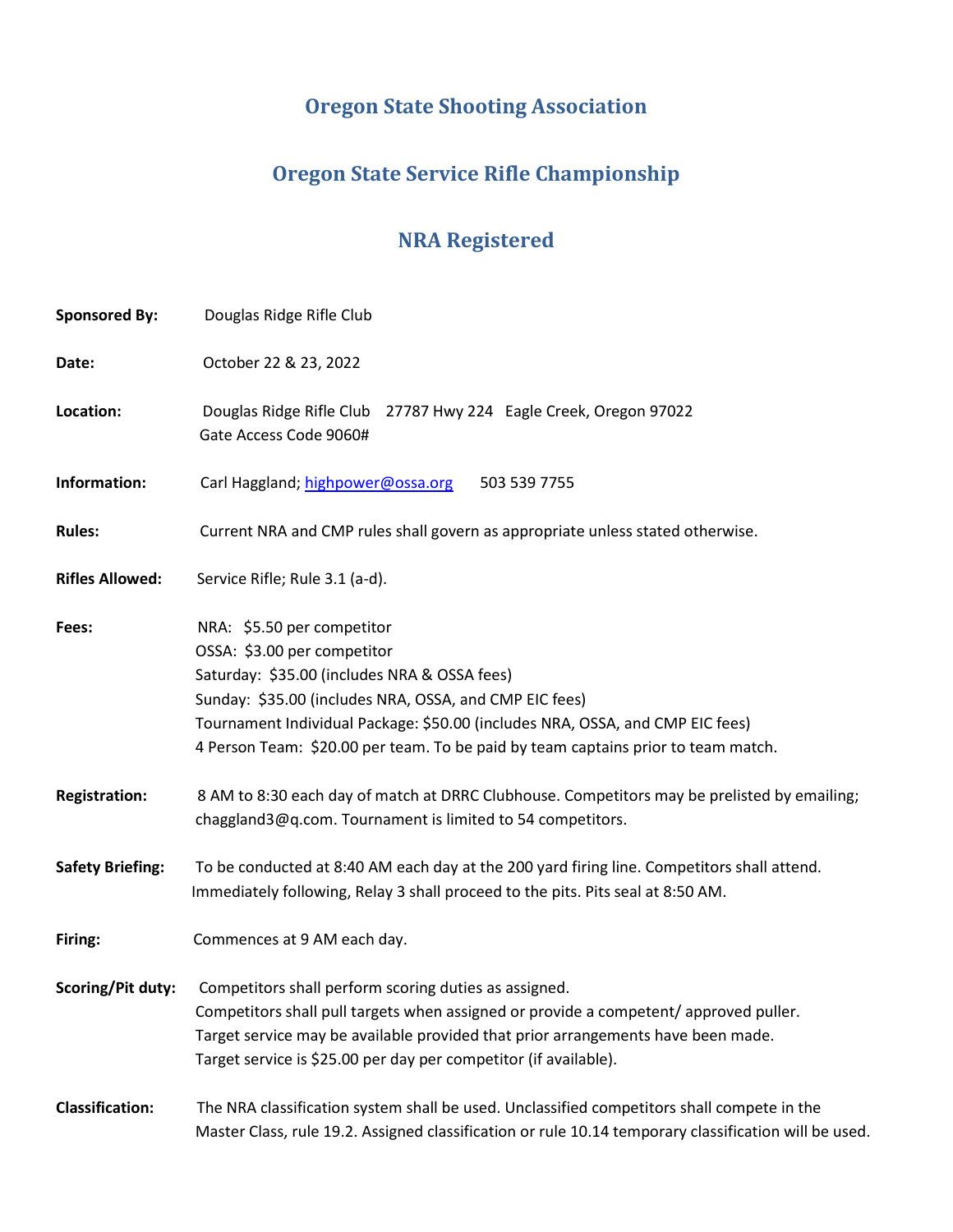**Challenge Fees:** \$1.00 per unsuccessful challenge to be paid at time of challenge.

**Sighting shots:** Shall be fired as specified in the course of fire.

#### **Course of fire:**

Saturday:

- Match 1: 2ss and 20 shots for record, standing, slow fire, SR target, rule 5.12; 22 minutes. Fired at 200 yards.
- Match 2: 2ss and 20 shots for record, sitting or kneeling, rapid fire, SR target, rule 5.8 or 5.10; 60 seconds per 10 shot string. Fired at 200 yards.
- Match 3: 2ss and 20 shots for record, prone, rapid fire, SR-3 target, rule 5.6; 70 seconds per 10 shot string. Fired at 300 yards.
- Match 4: 2ss and 20 shots for record, prone, slow fire, MR-1 target, rule 5.6; 22 minutes. Fired at 600 yards.

Match 5: The aggregate of matches 1-4.

Note: Matches 1 & 2 shall be fired concurrently.

Sunday;

- Match 6: CMP EIC (Leg) Match (Rifles shall meet CMP rules 6.2.1, 6.2.2, 6.2.3). Triggers will be weighed. CMP Rules shall govern. CMP Rule 8.1.7 jeopardizes the safety and existence of the range, therefore this rule shall not be enforced (alibi's are allowed).
	- Stage 1: 10 shots, standing, slow fire, 200 yards, 10 minutes.
	- Stage 2: 10 shots, sitting or kneeling from standing, rapid fire, 200 yards, 60 seconds.
	- Stage 3: 10 shots, prone from standing, rapid fire, 300 yards, 70 seconds.
	- Stage 4: 20 shots, prone, slow fire, 600 yards, 20 minutes.

Match 7: The Oregon Service Rifle Championship. The aggregate of matches 5&6.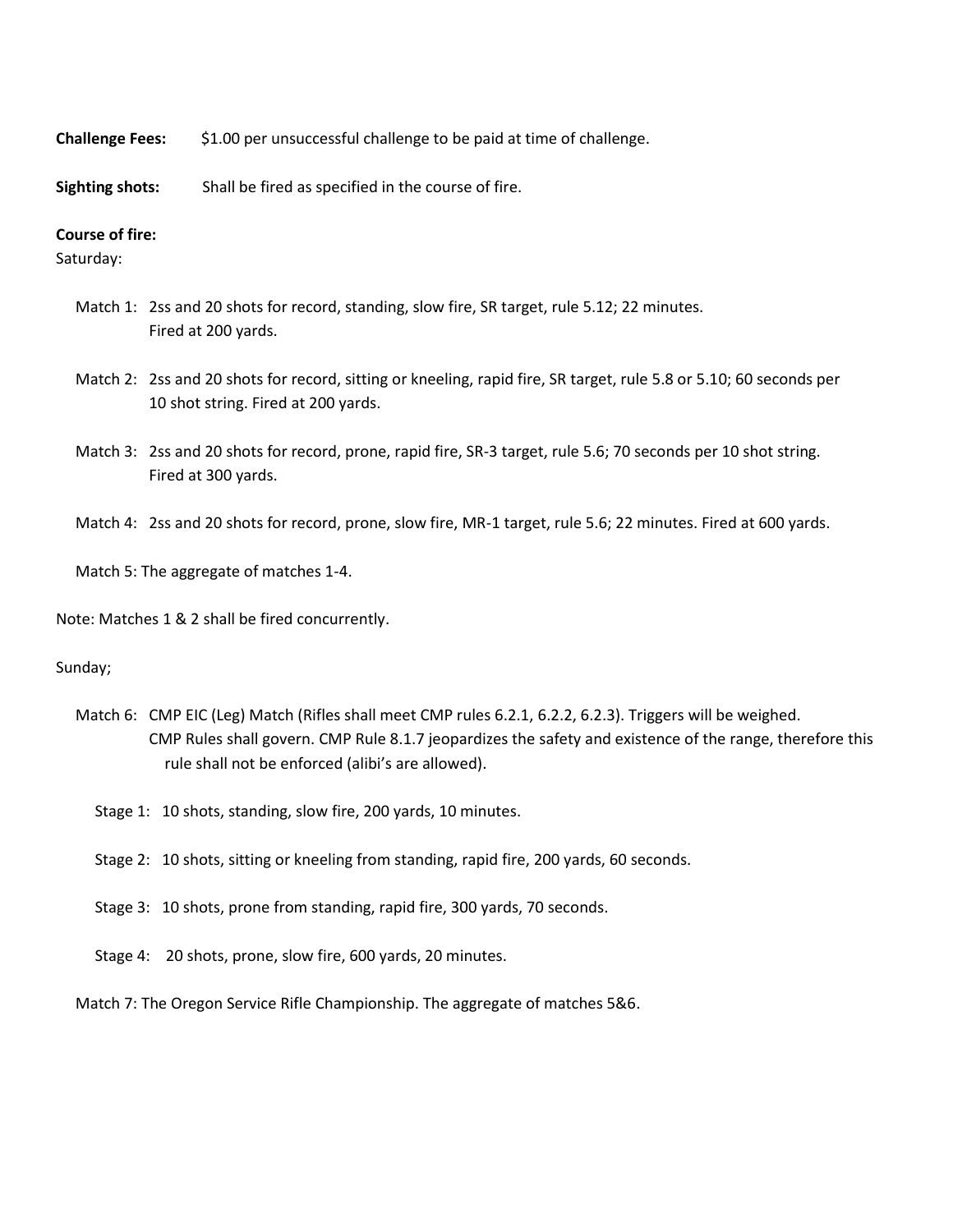Match 8: Four person team match.

Option #1: The 30 shot Presidents Match course of fire, fired in reverse, no sighting shots.

Stage 1: 10 shots, prone, slow fire, 600 yards, 23 minutes for each pair of shooters.

Stage 2: 10 shots, prone, rapid fire, 300 yards, 70 seconds, each shooter.

Stage 3: 10 shots, standing, slowfire, 200 yards, 23 minutes for each pair of shooters.

Note: Teams may pair fire or infiltrate shooters during slow fire stages.

Option #2: 20 shots, prone, slow fire, 600 yards, 43 minutes for each pair of shooters.

Note: The option choice shall be decided by the Match Director based on weather conditions.

| Matches 1-4                  | Match 5 | Match 7                                                                       |
|------------------------------|---------|-------------------------------------------------------------------------------|
| \$5.00                       | \$5.00  | Keeper Plaque + \$20.00<br>Keeper Plaque + \$15.00<br>Keeper Plaque + \$10.00 |
|                              |         |                                                                               |
|                              |         |                                                                               |
|                              | \$5.00  | \$10.00                                                                       |
| 2 <sup>nd</sup> Class Winner |         | \$8.00                                                                        |
|                              | \$2.00  | \$5.00                                                                        |
|                              |         |                                                                               |
| \$4.00                       |         |                                                                               |
| \$3.00                       |         |                                                                               |
| \$2.00                       |         |                                                                               |
|                              |         | \$3.00                                                                        |

Match 6 awards to be awarded by CMP as per CMP rules.

Match 8: 1<sup>st</sup> Place Team; \$10.00 to each firing team member (Minimum 3 teams firing).

2<sup>nd</sup> Place Team; \$5.00 to each firing team member (Minimum 5 teams firing).